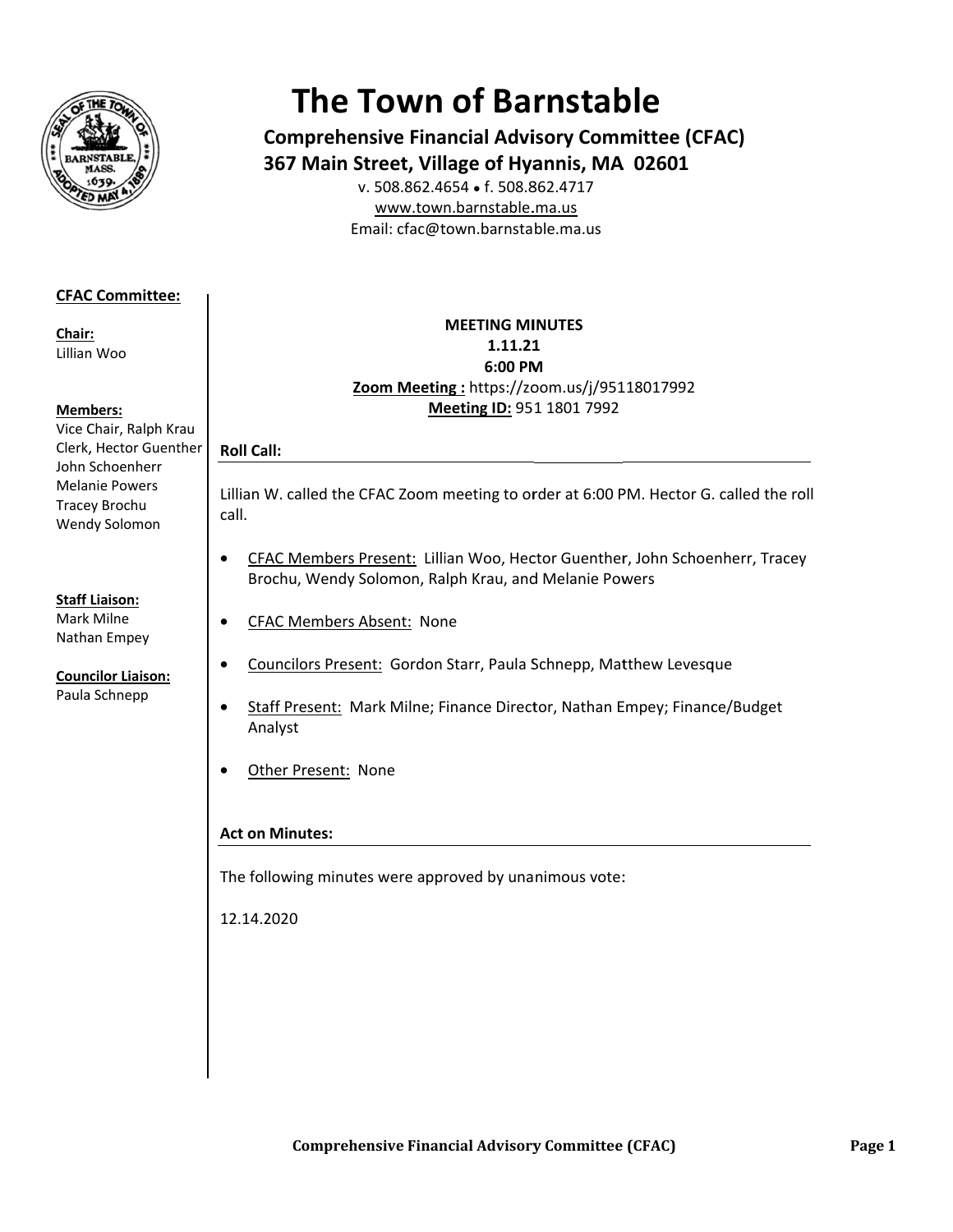#### **Public Comments:**

| None                 |  |  |
|----------------------|--|--|
| Correspondence:      |  |  |
| None                 |  |  |
| <b>Staff Report:</b> |  |  |
| None                 |  |  |
| <b>Old Business:</b> |  |  |
| None                 |  |  |
| <b>New Business:</b> |  |  |

Lillian W. noted the special guests attending the meeting are the new Town Council President Matthew Levesque and Vice President Paula Schnepp. Matthew L. wanted to say thank you for the great work the finance committee does.

Mark M. noted he provided the committee at the last meeting a copy of the presentation that was given to Town Council on December 10th. Mark M. noted the presentation was a summary of what we were recommending in the drafted sewer assessment ordinance, which is not before the council for action at this time. Mark M. noted we wanted to get this committee as well as public feedback first.

Hector G. noted it would be helpful if Mark M. gave a brief overview of the presentation. Mark M. noted any General Fund contribution to finance this program can be done in one of three ways. Mark M. noted we could seek public vote on a municipal stabilization fund through a property tax override for a specific purpose approved. Mark M. noted council, on an annual basis, would have to appropriate this additional taxing authority for a vote. Mark M. noted the stabilization fund would provide checks and balances on its performance through a review of the comprehensive wastewater plan (CWMP). Mark M. noted this fund could be reduced, eliminated, or increased in a given year. The second option would be to seek a debt exclusion override to fund any borrowing that we do. This would be similar to the recently approved Cape Cod Technical High School construction project, which the town is obligated to pay a portion of the project. Mark M. noted the debt exclusion is within a limited time frame, which tends to be looked upon more favorable by taxpayers because of the limited time period based on the debt payments. The third option would be just to reduce existing operating budgets and redirect the tax levy to the CWMP. Lillian W. asked what are the pros and cons of options 1 & 2. Mark M. responded option 1 & 2 would preserve all our existing services as well as the funding for our capital program. Mark M. noted another positive thing is that bond rating agencies would look very favorably on taxpayers approving additional taxing authority for a stabilization fund or debt exclusion. Mark M. noted the biggest con for either option 1 & 2 is the cost, we're asking taxpayers to pay more. The third option is we're not asking taxpayers to pay more than what they currently have to pay, but services and other capital needs would have to be postponed or even eliminated. Hector G. asked what is the interplay between the General Fund contribution and sewer assessments, which comes first? Mark M. responded it is a matter of making it affordable and equitable for our residents, and that everyone would benefit from the program.

Mark M. reviewed the CWMP funding alternatives, noting that if the town were to assess a \$13,000 sewer assessment it would require an \$8.5 million General Fund contribution. The daily impact of the General Fund contribution on a median assessed property value would be \$0.57 cents a day and the median property owner receiving a sewer assessment would be \$2.04 a day. Mark M. noted there are about twelve thousand property owners who will pay a sewer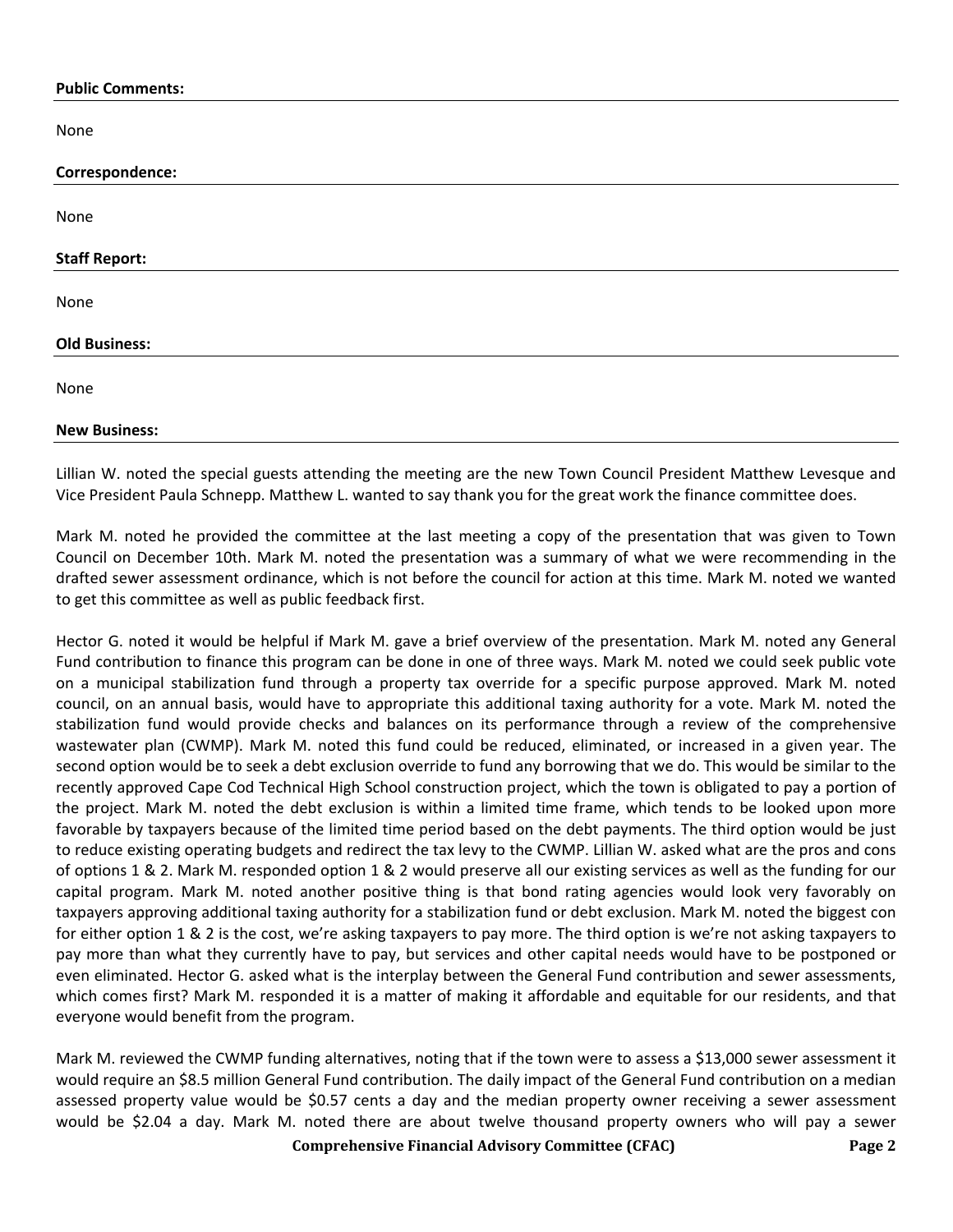assessment. Mark M. noted there are benefits of a property tying into a sewer system, which would increase the value of the property, and thus those being tied into a system should pay a little bit more by sewer assessments. Mark M. noted the General Fund shouldn't have to pay for this whole program. Ralph K. noted the debt exclusion needs a vote for each and every project versus the municipal you're going to vote one time and hope Town Council keeps it going. Mark M. responded you can go to the community to ask for an authorization of an aggregate amount of debt from the town levy, which we would issue bonds over multiple years to cover multiple projects. Ralph K. noted the stabilization fund relies on future Town Councils to keep the thing going and if they want to change their mind, it is dead in the water. Mark M. responded that is a con under that program, the danger is a future council could decide to end that additional taxing levy, which we may have outstanding bonds that need to be paid, so we could be forced to use the General Fund. Ralph K. noted there is no way of binding under the stabilization fund? Mark M. responded you can only bind under the debt exclusion. Lillian W. noted if we use the debt exclusion we would only be obligated to pay the bonds. Mark M. yes, until those bonds are paid off. Hector G. noted council on an ongoing basis has the option to cut operating and capital cost if the needs should arise, which option 3 is not exclusive of options 1 & 2.

Lillian W. noted Town Council would like CFAC to take a position on a way to fund the CWMP, but not sure if we're ready to do that? Ralph K. responded we did make recommendations at the end of the year, and the committee was in favor of a debt exclusion. Lillian W. responded that is correct, but not sure we still want to take that position. Mark M. asked should the committee take a stance and provide feedback on the sewer assessments, interest rates, and system development charge? The committee can go through the recommendations made to Town Council on these issues. Mark M. noted the reason he started with the \$13,000 sewer assessment is because that is the average cost of replacing a Title 5 system based on a report by the Barnstable County task force. Mark M. noted the Title 5 systems do nothing to remove the nitrogen from getting into our water system, which the CWMP is designed to prevent the nitrogen from getting into the water. Mark M. noted the assessment does not include the connection cost the homeowner would incur, which these cost are dependent on a number of things. Mark M. noted the connection cost is the responsibility of the homeowner. Mark M. noted we could completely eliminate the sewer assessment because of the connection cost, but connection costs can differ significantly. Mark M. noted the program that the town can offer is to pool all these costs into an assessment for the homeowners and amortize it over a thirty year period. Mark M noted that homeowners by paying through a town sewer assessment won't need a credit check to get a loan through a bank or use their savings account. Mark M. noted a lien will be recorded at the registry of deeds. Mark M. noted the lien on the property has to be paid off when the property transfers ownership. Mark M. noted this process would offer a no out of pocket cost to the homeowners. Lillian W. asked when will Town Council review and vote on the sewer ordinance? Mark M. responded the plan is to go out to the public to get feedback before we go to Town Council for action. Ralph K. responded you're targeting an April date? Mark M. responded think so. Lillian W. asked if Town Council approves it, when will the ordinance become effect? Mark M. responded he believes within thirty days. Ralph K. noted in the drafted ordinance there is nothing about cornered lots. Ralph K. noted one side is going to go under the general and the other residential construction. Mark M. responded sewer assessments are based on dwelling units. Ralph K. noted a few members of the Hyannis Civic Association noted the property owner would be able to borrow at a rate of 2% above the town's borrowing rates, what was the cost of Stewards Creek? Mark M. responded we assessed 5% interest rate on the assessments, but don't recall what the town's borrowing rate was. Mark M. noted there are two options, which the town could assess a flat 5% or assess anywhere from 0% to 2% more than what the town's borrowing rate is. Lillian W. asked would the general benefit be assessed to everyone or just on the main line? Mark M. responded a general benefit facility cost is going to be allocated across a greater number of properties, which a special benefits facility would be charged to properties that directly abutter those general benefit facilities. Mark M. noted general benefit facilities include main truck lines, pumping stations, and force mains that are going to get wastewater to the treatment facility. Mark M. noted if someone lives along the main truck line, they have the advantage as those costs would be allocated to a greater number of properties compared to living in an outlining neighborhood. Mark M. noted in order to keep it affordable we'll need some General Fund contribution with cap on costs to property owners. Wendy S. asked debt exclusion offset, what about the people above the residential exemption amount and how the numbers affect second homeowners or those above the residential exemption amount that their taxes will be affected; why not show the other side to it as it is a huge balancing act.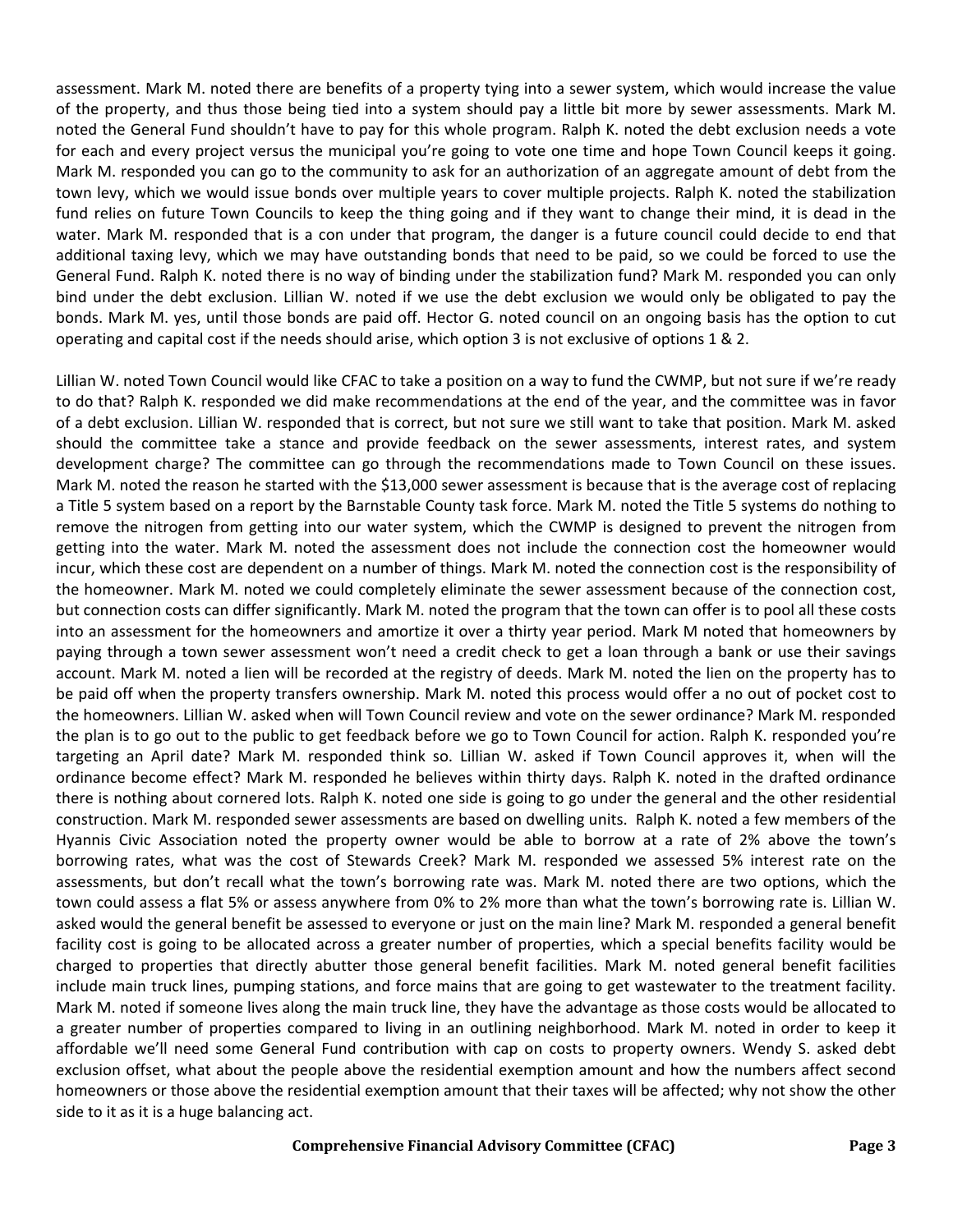Hector G. commented that he thinks we should keep the sewer assessments low as possible as the entire town would benefit from the program. Tracey B. agreed with Hector's comment, but is there a penalty or incentive to have people to hookup immediately. Mark M. responded there is no penalty, but the incentive is there is no out of pocket cost to the homeowner if they do it right away to connect. Mark M. noted it is the board of health regulations to decide when the homeowners need to hookup. Melanie P. noted we did agree as a committee that the benefits are shared, and that when there are incentives, it needs to be clear to the property owners. John S. the homeowner does not have an option to opt-out of the sewer, so how long can they delay to connect and what is the definition on how long they have till they have to connect. Mark M. responded that is currently up to the board of health, but maybe place the authority to someone else if possible. Mark M. noted if we're going to build out this system, more often than not we're going to make it mandatory to hookup. Mark M. noted you'll get an assessment whether you're hooked up or not. Hector G. noted that's an important point, and that Town Council could build it into the program you have to hookup as the sewer line is being built. Mark M. I think some of the delay in the Stewart Creeks area were due to homeowners having recently just installing a Title 5 system and perhaps were giving some leniency. Ralph K. we have to have the entire town on board to make this financial piece work, you have to sewer the entire town eventually, but you got to offer them something to make this thing pass.

Mark M. noted he's not one-hundred percent on a systems development charge, what a system development charge does is recognize the current investments the town has already made. Mark M. noted a \$1,600 system development charge per property is about \$20 million over the thirty year period or less than a million per year; it's a fraction of a billion dollar program. Mark M. noted we could include the system development charge as the current rate payers are already paying for the existing capacity. Tracey B. responded we should make it as easy to understand as possible, so adding more components makes it more difficult for taxpayers to appreciate what they are getting. John S. noted is there incentive to allocate the cost across the greater number of properties in town; it could be spread across the entire town? Ralph K. is there a reason we couldn't spread the systems development charge across the twenty thousand properties and not just the eleven thousand, because eventually the entire town will have to be sewered. Lillian W. agreed that would be a very good idea to spread it across all the properties. Mark M. we're looking at a nominal cost to this program, it's pennies over the twenty thousand properties. Mark M. noted if we eliminate this charge it is just one less thing that has to be explained. Melanie P. noted she liked the idea of spreading the cost and making it as simple as possible. Mark M. noted we cannot assess properties a system development charge if they are not a part of the sewer system, so we'd eliminate the system development charge and just increase the General Fund contribution. Mark M. noted there is no requirement to assess a systems development charge. Mark M. noted he would recommend dropping the system development charge within the ordinance as the General Fund contribution would be negligible. Lillian W. asked the committee to make a motion to eliminate the system development charge from the ordinance?

Committee voted unanimous to eliminate the system development charge from the ordinance.

Mark M. asked the committee how they felt about the town offering a connection program for property owners? Mark M. noted in the proposed ordinance we offer the homeowners the option for the town to include the connection cost and allow them to amortize it over thirty years. Mark M. noted the advantage is the homeowner doesn't have to worry about working with contractors as the town would manage it. Ralph K. noted we should make the motion for the town to manager the connection cost. John S. agreed but who is responsible for the work further down the road? Tracey B. what about your abandonment of the septic system? Ralph K. commented that is a part of the overall process, which the old septic system would get filled in. Tracey B. wouldn't the connection program also include pumping and capping the property owner's septic system? John S. noted it has to be decommissioned. Tracey B. noted that the town has to sign off on it to be decommissioned. Mark M. responded he'll look into the language to add it in the ordinance for capping the septic system with the connection cost program.

Committee voted unanimous to recommend that the town manage the connection and septic decommission cost as an option to include in the ordinance.